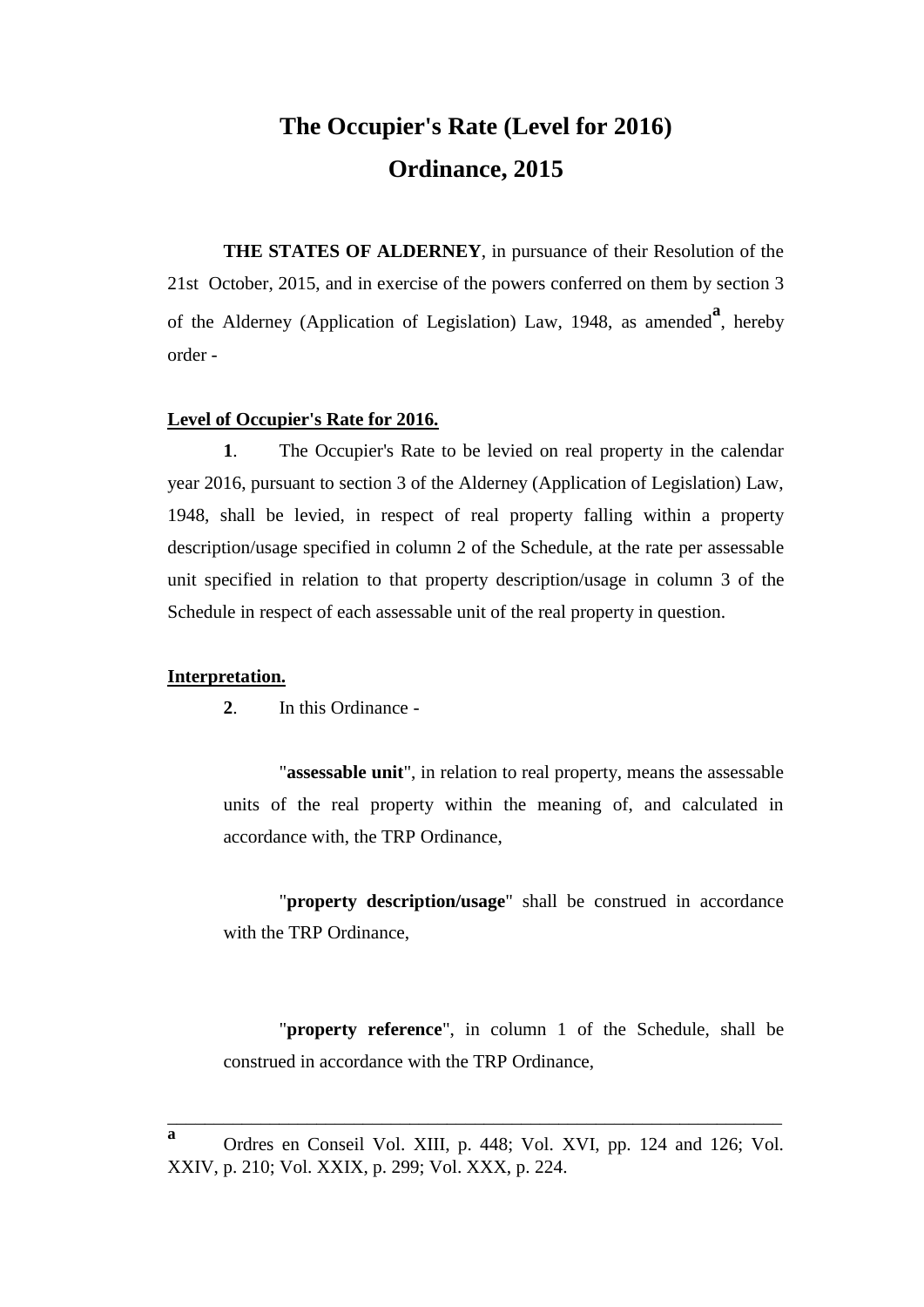"**the TRP Ordinance**" means the Taxation of Real Property (Guernsey and Alderney) Ordinance 2007**<sup>b</sup>** .

(2) The Interpretation (Guernsey) Law, 1948**<sup>c</sup>** applies to the interpretation of this Ordinance.

(3) Any reference in this Ordinance to an enactment is a reference thereto as from time to time amended, re-enacted (with or without modification), extended or applied.

## **Citation.**

**3**. This Ordinance may be cited as the Occupier's Rate (Level for 2016) Ordinance, 2015.

## **Commencement.**

**4**. This Ordinance shall come into force on the 1<sup>st</sup> January, 2016.

\_\_\_\_\_\_\_\_\_\_\_\_\_\_\_\_\_\_\_\_\_\_\_\_\_\_\_\_\_\_\_\_\_\_\_\_\_\_\_\_\_\_\_\_\_\_\_\_\_\_\_\_\_\_\_\_\_\_\_\_\_\_\_\_\_\_

**b** Receuil d'Ordonnances Tome XXXII, p. 504; Tome XXXIII, pp. 45 and 674; Order in Council No. XIII of 2010; Guernsey Ordinance No. XLVIII of 2011 and No. XXVII of 2014; G.S.I. No. 54 of 2008; No. 109 of 2010; No. No. 40 of 2011 and No. 51 of 2013.

**c** Ordres en Conseil Vol. XIII, p. 355.